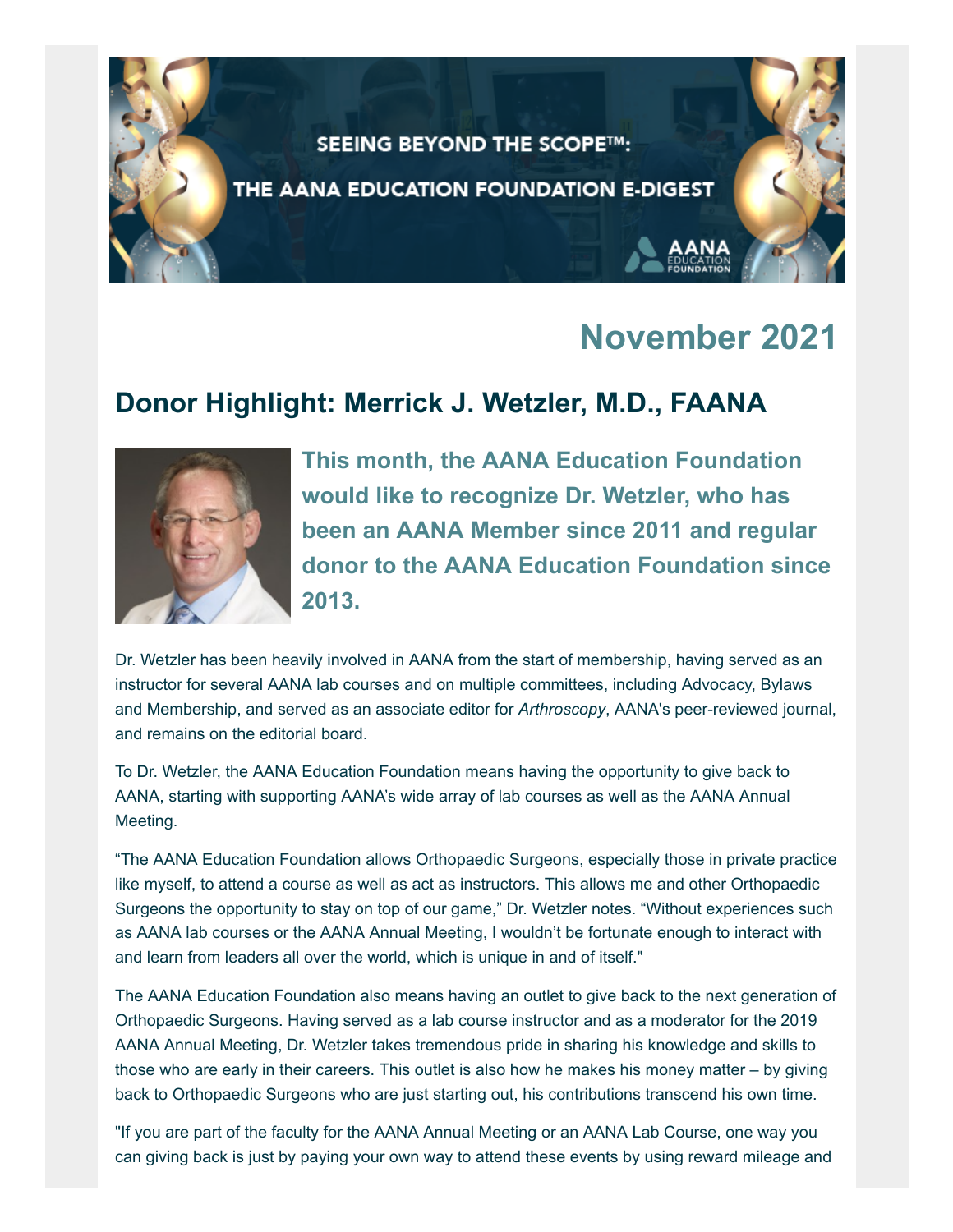points. I have done this many times, which saves AANA the cost of airfare," Dr. Wetzler adds.

In addition to funding current programs that advance arthroscopy, the various scholarships that the AANA Education Foundation supports exposes early career surgeons to a learning opportunity they otherwise may not have the chance to attend.

"There are a lot of Residents, Fellows and surgeons early in their career who don't necessarily have the opportunity to spend several thousands of dollars to travel to an AANA Lab Course or the AANA Annual Meeting to see what AANA is all about and learn from some of the greatest experts in arthroscopy," Dr. Wetzler explains. "Scholarships such as the ones the AANA Education Foundation helps fund give these surgeons the opportunity to learn from the absolute best."

And the Orthopaedic Surgeons who receive these scholarships couldn't be more grateful. "Just talking to a scholarship recipient firsthand and hearing how appreciative they are makes my donation all the more worthwhile," Dr. Wetzler says.

Whether it's for supporting AANA's various education opportunities, giving back to future AANA leaders and expert arthroscopists, contributing to the gift of education via a scholarship or something else, it doesn't take much.

"The donation doesn't need to be overbearing; you can always donate a small amount and then contribute more over time," Dr. Wetzler adds.

**Consider donating to the AANA Education Foundation and start your own story today!**

**[DONATE NOW](https://www.aana.org/aanaimis/Shared_Content/Fundraising/givenow-general.aspx?ItemId=40thanniv&WebsiteKey=10f6eed0-bcab-4019-8f57-18dad8aaf2d7)**



**Donate and attend AANA22!** Celebrate AANA's 40<sup>th</sup> Anniversary by ensuring important programs continue for the next 40 years! Take advantage of this opportunity to celebrate through a donation to the AANA Education Foundation.

#### **AANA4for40 Package! Give \$4,040 and receive:**

- One registration for AANA22, *valued at \$750*.
- One ticket to attend the AANA Golf Tournament, *valued at \$375.*
- One ticket to attend the AANA Education Foundation Wine Event, *valued at \$100.*
- One copy of the AANA 40<sup>th</sup> Anniversary Monograph.
- Special recognition from the AANA Education Foundation for your generous support.

To take advantage of this offer, select **AANA4for40** during registration at **[aana.org/AANA22](https://www.aana.org/aanaimis/annualmeeting)**. To make a legacy gift contribution, contact Terri Bruce, Director of Foundation Fundraising, at **[terri@aana.org.](mailto:terri@aana.org?subject=AANA4for40%20Package)**

## **EDUCATION FOUNDATION NEWS**